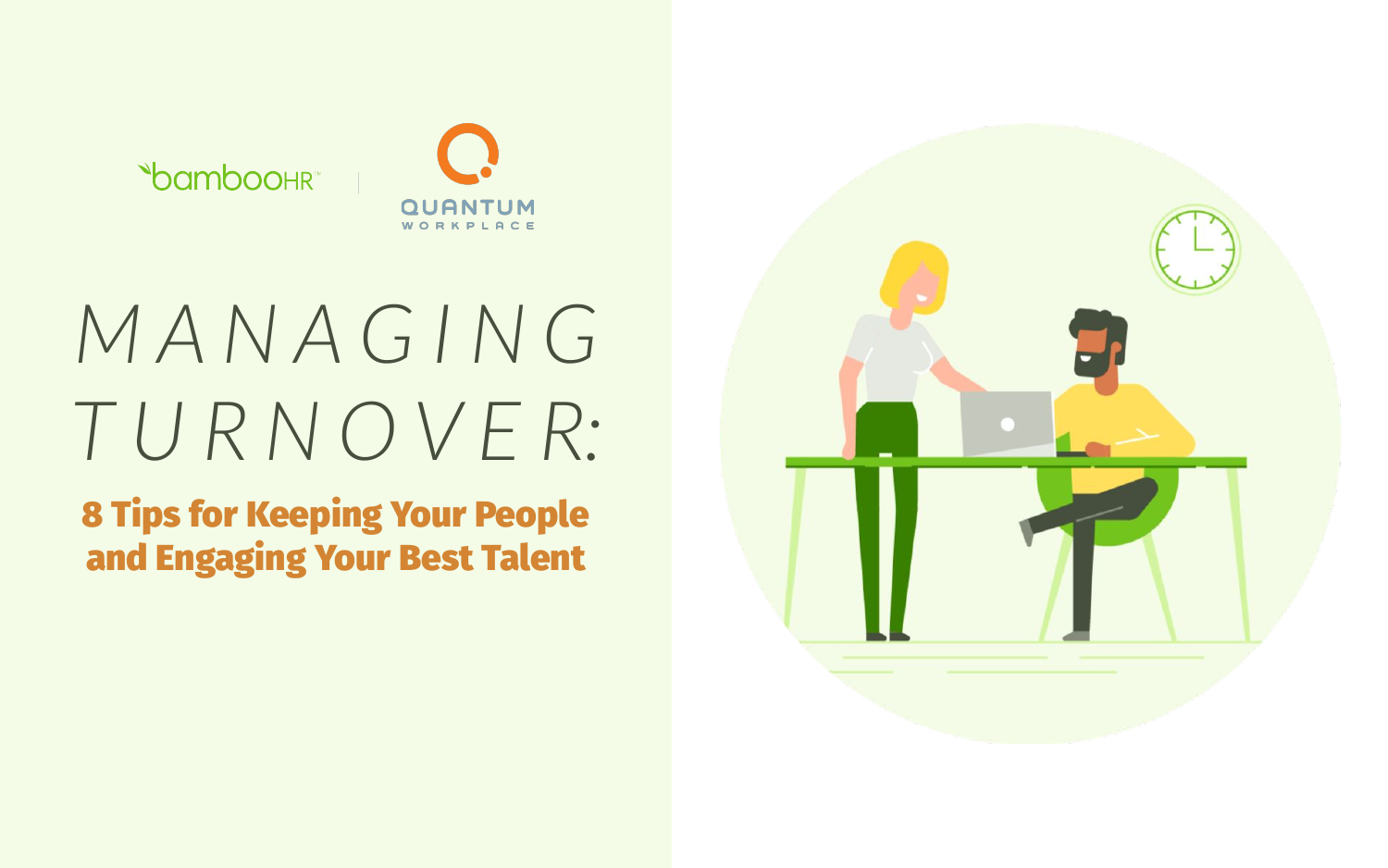

### **Why Employees Leave**

If you've ever wondered why employees unexpectedly leave for another job, you're not alone. It's a common problem in just about every type of business. How can you reduce employee turnover and improve employee retention? First, we'll briefly explain why retention issues happen and the surprising scope of the problem. Then you'll learn three proven strategies for successfully managing turnover.

According to the **Bureau of Labor Statistics**, about three out of five people who leave their job don't get fired or laid off—they quit. Too often, people walk away not because a great opportunity has appeared, but because they are unhappy where they are.

If they aren't consistently given the attention and resources they need to thrive, they'll struggle to be successful. Instead, they may become frustrated, give up, and leave. That failure is not what you want, and it's certainly not what they want.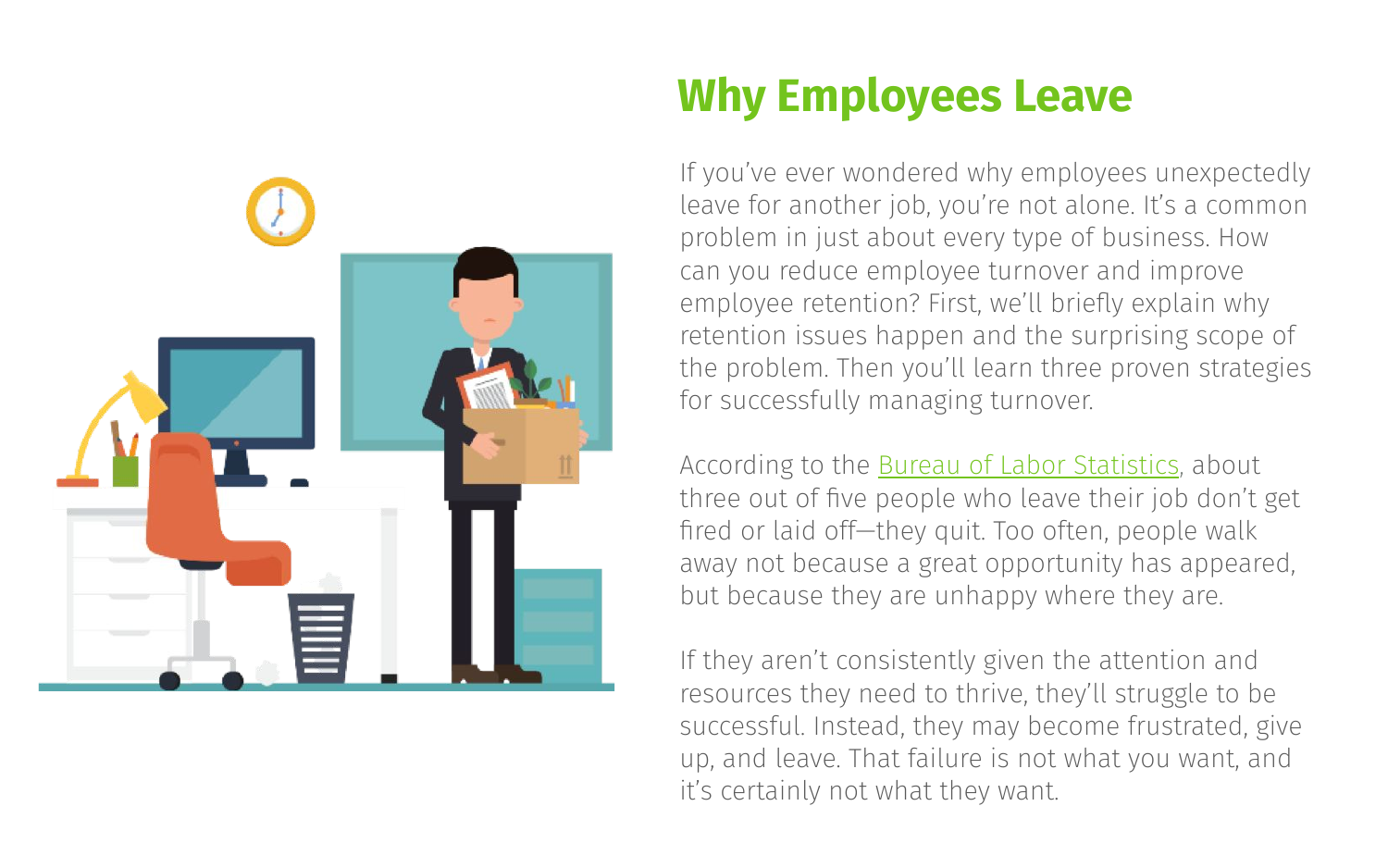### **Managing High Turnover Is Expensive**

The costs of employee turnover are high. Some costs can be measured in dollars, such as recruiting and onboarding a replacement. Estimates of those expenses vary. One study by SHRM finds that replacing a salaried employee typically costs 60 to 90 percent of that person's annual salary. Other research suggests those numbers could be even higher.

Other cash costs of turnover may include lost clients and revenue, as well as overtime expenses for other employees who do extra work until a replacement can be found. As you can see, successfully managing turnover and improving employee retention can save you lots of money. But when you tally the expenses of turnover, it's not only about cold, hard cash. There are many other indirect costs that could be painful. Among them:

- Lower employee morale and reduced engagement
- Increased workload and decreased productivity
- The permanent loss of institutional knowledge when a key person leaves
- Increased absenteeism and burnout

That's quite a list. But now that you have a better idea of what you're up against, let's focus on solutions. Fortunately, managing turnover effectively and reducing employee retention problems can be simpler than you may think.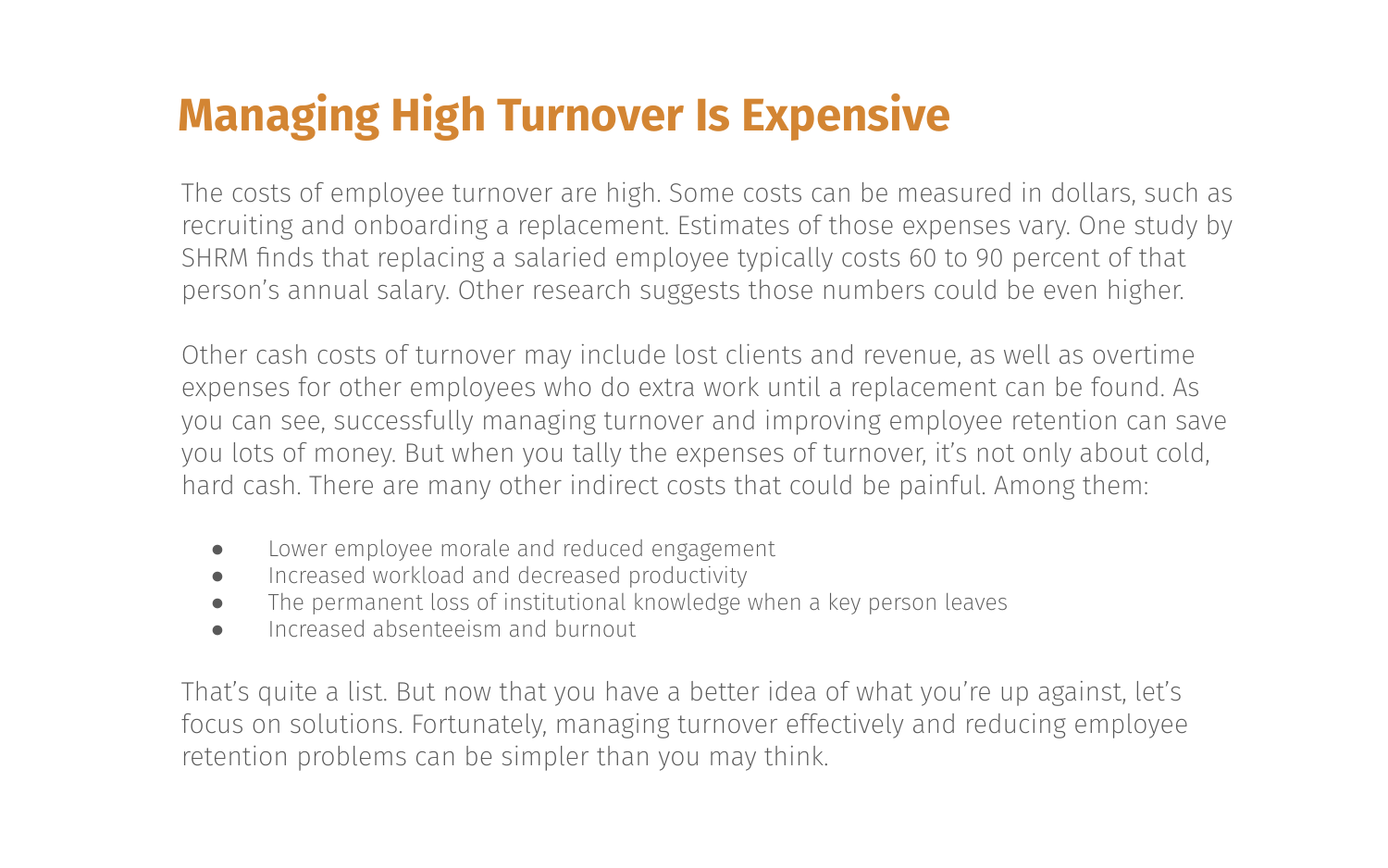#### **Effective Strategies to Reduce Employee Turnover**

Great news: the same strategies that will benefit you and your business are also good for your employees. Everybody wins! A well-rounded game plan for successfully managing turnover can help everyone in your firm from new hires to seasoned pros. As engagement and job satisfaction grow, productivity and employee retention improve—and issues like absenteeism and burnout diminish.

Here are eight of the key steps to help set your company and your people up for greater success. If you're already doing some of them, that's terrific—but don't dismiss them. Think carefully about whether they are working as well as you'd like and what you can do to improve them.

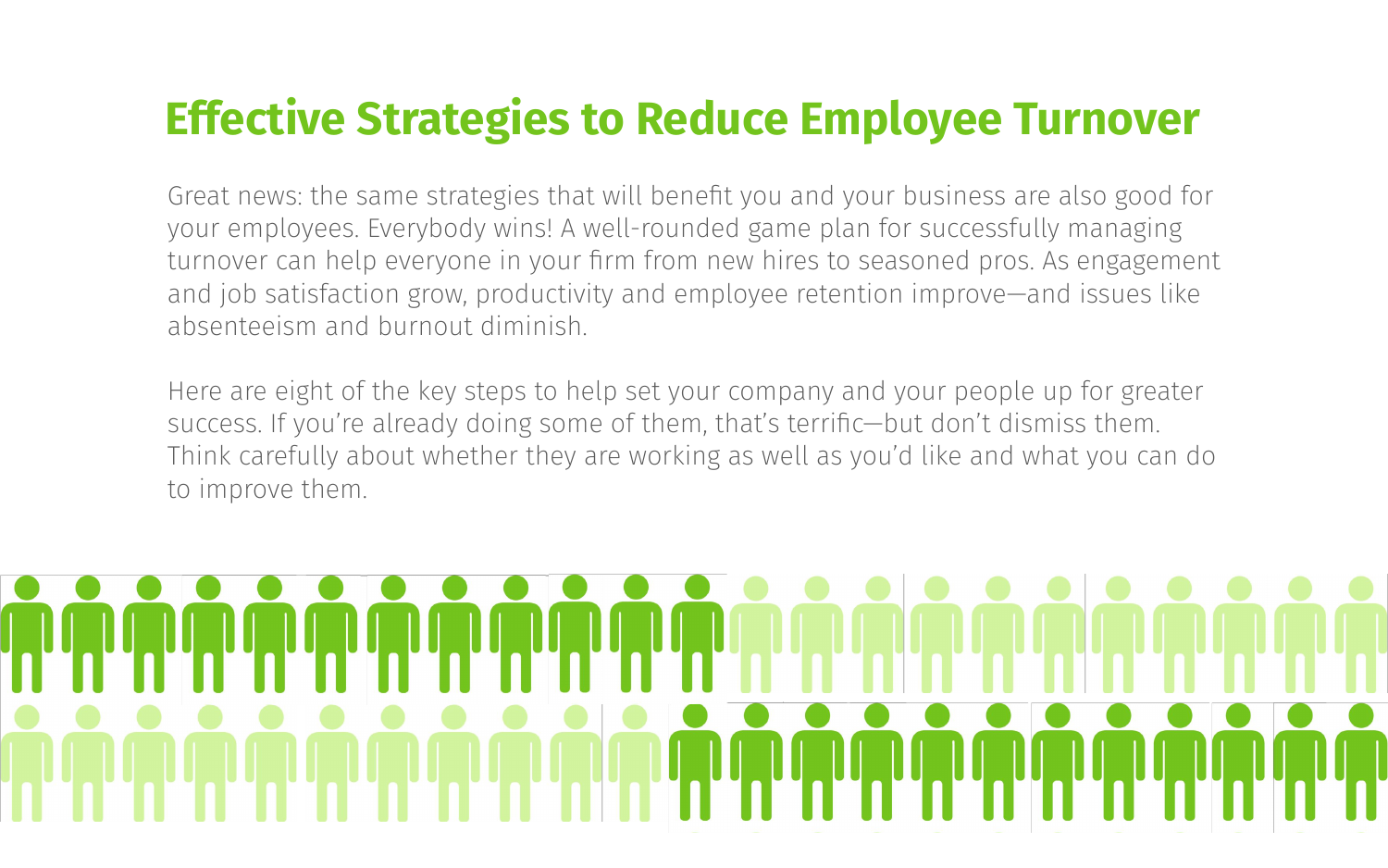## **1. Find the Right Fit**

If your company makes widgets, don't rush to hire the first applicant who walks in the door with widget-making experience. Having the needed job skills is essential, of course—but it's only part of what makes someone a good fit for your firm.

Finding the right fit means matching a candidate's values, desires, and goals with your company's goals, needs, and culture. Mutual success and satisfaction naturally follow when an individual aligns with their position and the company's overall needs. Chances are such people will be more engaged, more productive, and less likely to look for another job.

It may take a little longer to find a candidate who's a good fit, but it's one of the most important things you can do for both their long-term satisfaction and your own. As best-selling business author <u>Jim Collins</u> says, "You absolutely must have the discipline not to hire until you find the right people."

Another point that is often overlooked: don't forget how important fit is for employees who have been with you for years. Just as your company continues to evolve, your people do too. Sometimes a position that used to be a great fit for an employee no longer is. Watch for this situation and do something about it before you lose a valued worker.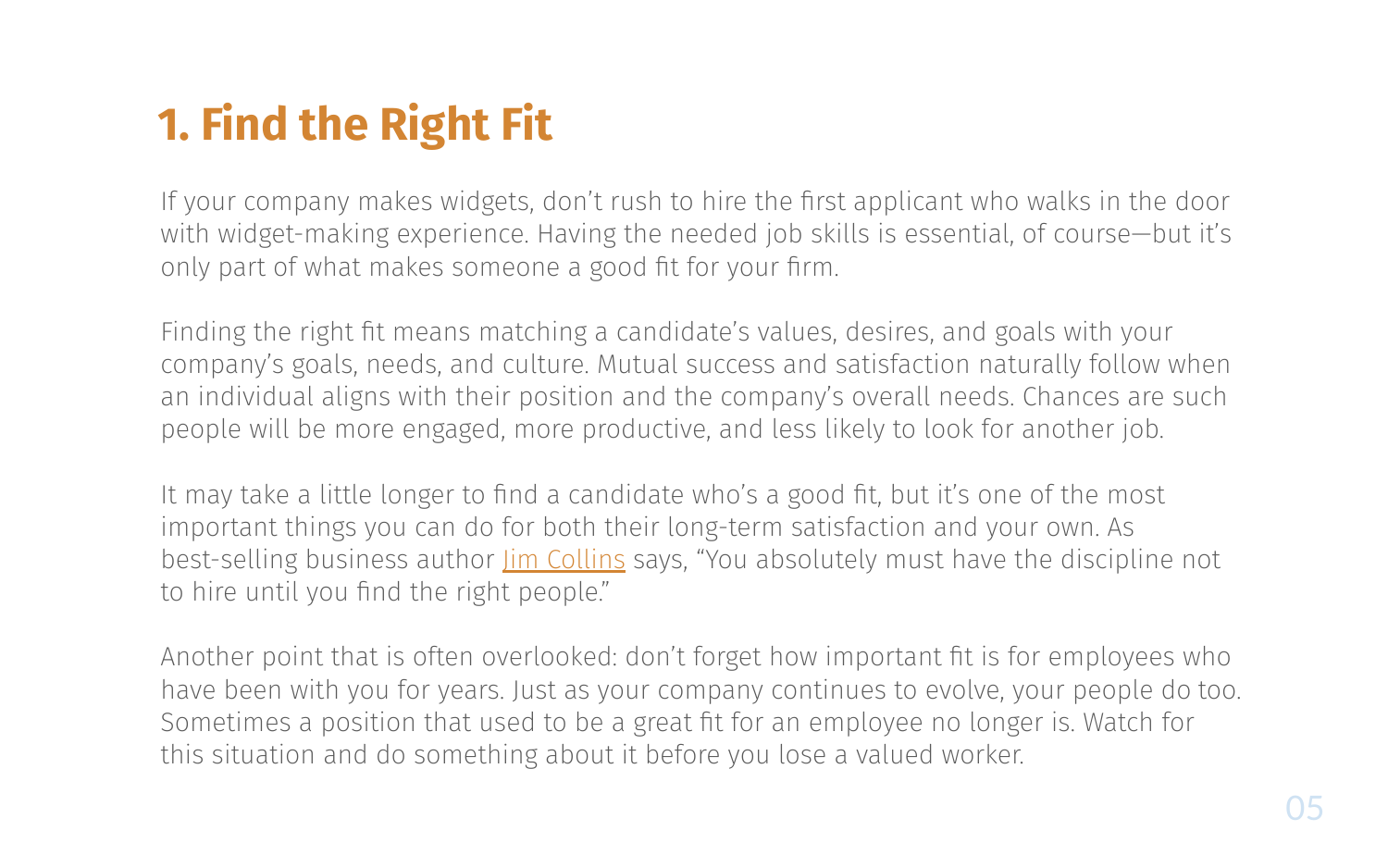### **2. Practice Smart Onboarding**

Getting your new employees off to a good start helps them go the distance. According to [The Wynhurst Group,](http://thewynhurstgroup.com/wp-content/uploads/2014/07/Help-New-Hires-Succeed.pdf) "new employees who went through a structured onboarding program were 58 percent more likely to be with the organization after three years."

[Thoughtfully planned onboarding](https://www.bamboohr.com/resources/guides/the-definitive-guide-to-successfully-onboarding-your-new-employees/) helps a new person have a great experience with your company from day one. But helping them succeed requires more than just making a good first impression. It calls for a personalized onboarding process that is tailored to the individual's needs, role, and performance goals. In a nutshell, during their first weeks and months in your company you help them grow and show them how.

In their [book](https://www.amazon.com/gp/product/0470485817?ie=UTF8&tag=walkswithsam-20&linkCode=as2&camp=1789&creative=390957&creativeASIN=0470485817), onboarding experts George Bradt and Mary Vonnegut identify three essential steps for doing this:

- Accommodate. Give new employees everything they need to do their job well.
- Assimilate. Make sure new hires are told clearly and completely what their responsibilities are. Also, help them learn about your culture and how to fit in.
- Accelerate. New employees need help getting up to speed. Put yourself in their shoes and think about what you would need to improve the quantity and quality of your work.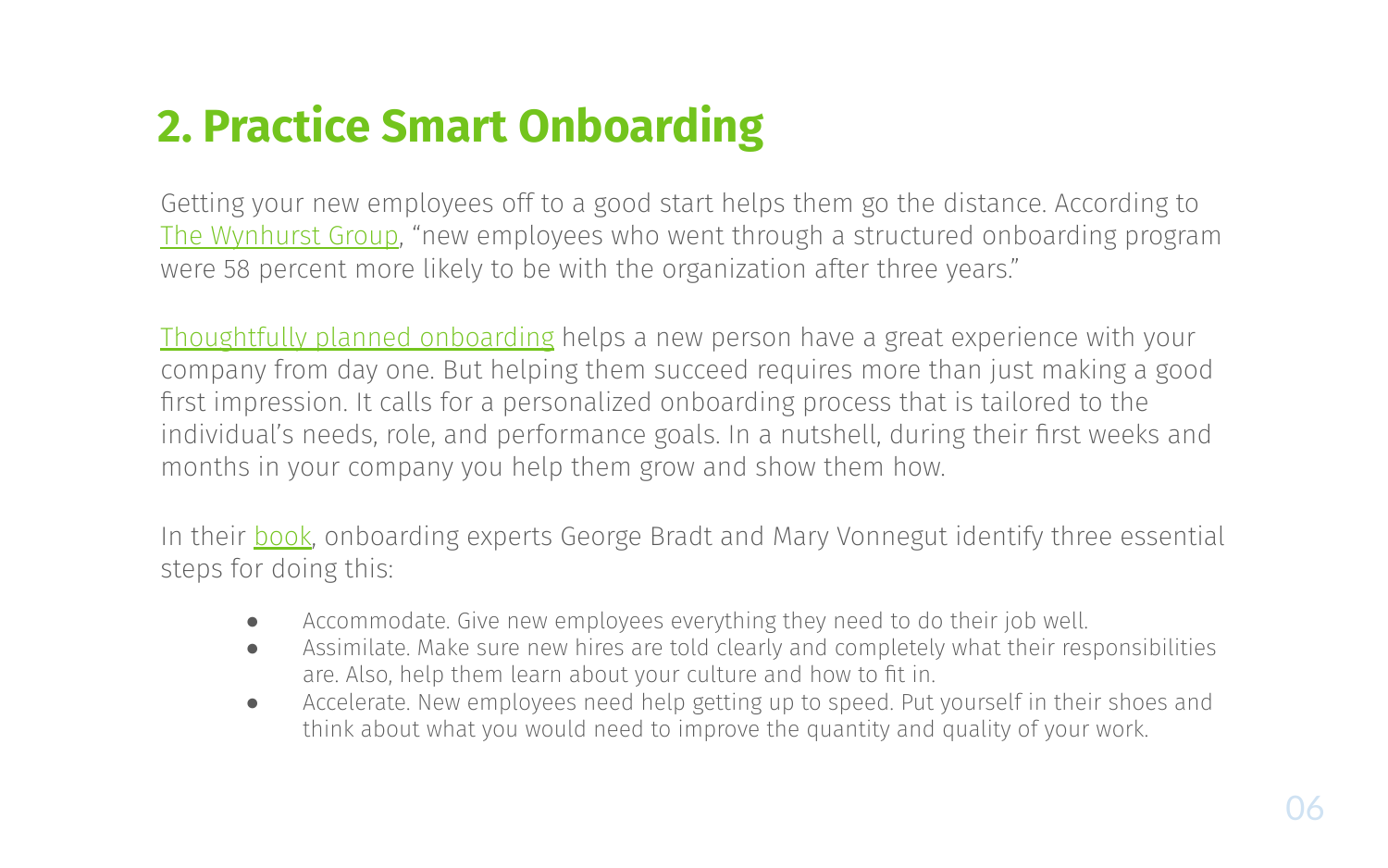### **3. Use Employee Recognition Strategies**

It's human nature: we like to do things that we are rewarded for. And who doesn't enjoy being appreciated? Rewards and recognition show your people exactly what your company values about their behavior and help guide them to success—fostering job satisfaction and loyalty. Here are pointers for [recognizing and rewarding your people](https://www.bamboohr.com/blog/best-employee-benefits-and-perks/) in meaningful ways:

- Keep your eyes open. Constantly look for people who do a great job as well as those who go above and beyond when an exceptional challenge appears.
- Be consistent and frequent. Regularly rewarding and recognizing employee achievements throughout the organization can ignite engagement, motivation, satisfaction, and performance.
- Be sincere. Don't diminish the value of employee recognition by giving praise and rewards that aren't fully deserved. Employees will realize that this kind of recognition doesn't mean much.
- Think outside the cash box. Simply being recognized and praised can boost an employee's self-esteem, especially when it happens in front of their colleagues. Use your imagination, and use more than one reward whenever you can.



Happy, appreciated employees are more likely to stay with you for the long haul. That's why smart recognition strategies should be a high priority in your overall strategies to reduce turnover.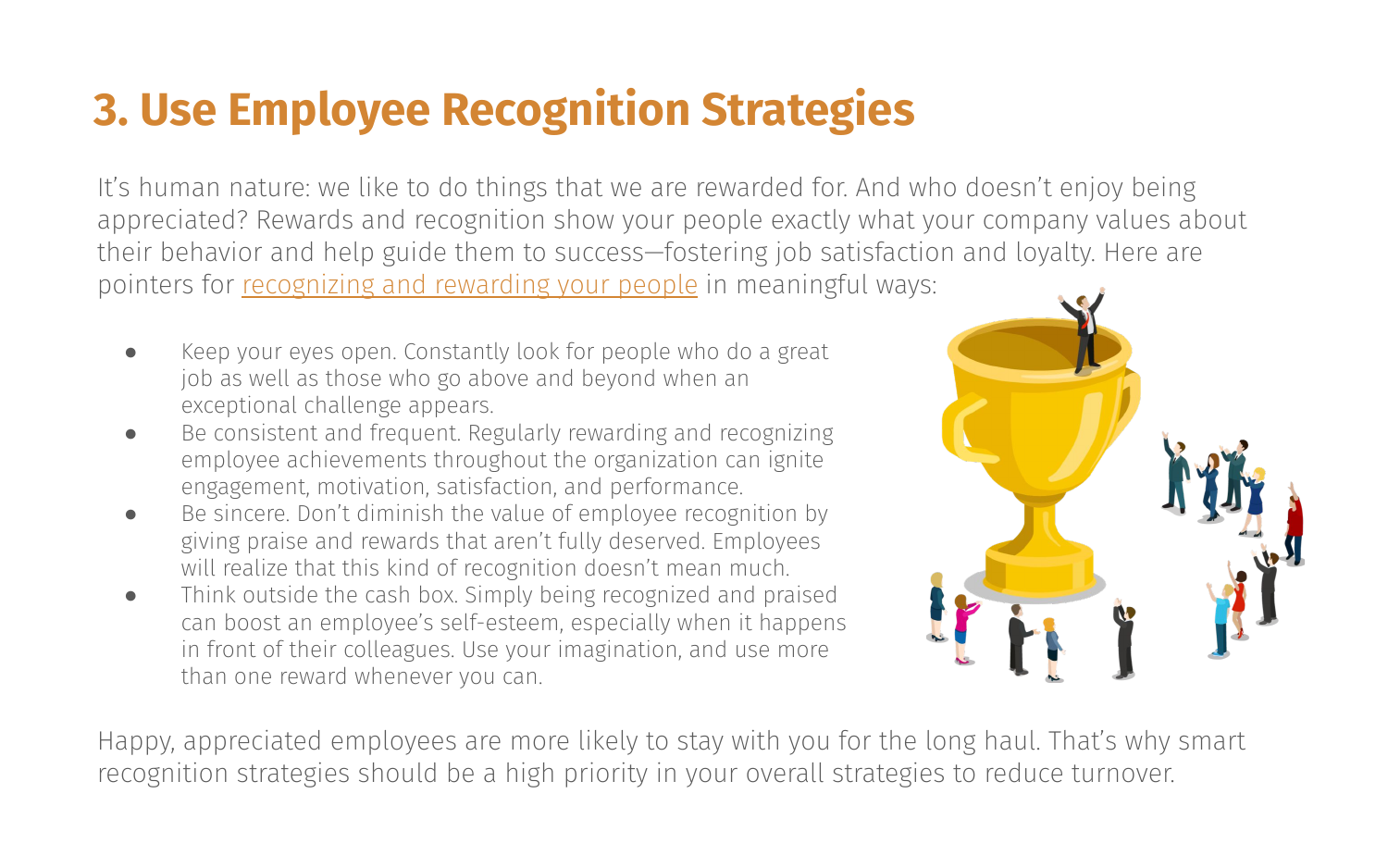### **4. Provide Clear Expectations, Direction, and Purpose**

Two of the [top 5 reasons employees leave](https://hubs.ly/H0jmyl00) are lack of job satisfaction and misalignment with career goals. When employees feel like their jobs are uninteresting, unimportant, or misaligned with their future goals, they're more likely to leave your organization. People are happiest when they are delivering on the expectations set for them. When people don't know what expectations are, they feel adrift, spending their work hours checking boxes without knowing why.

Setting clear expectations, direction, and purpose starts with a candidate's first interview, and carries out through the entire employee journey. Team managers should be conducting quarterly career conversations with their direct reports to discuss:

- Performance expectations
- Career goals and progress
- Impact on team and organizational success
- Future career aspirations
- Key milestones in career growth

Connect your employees' tasks with their career goals and the company's overall direction and purpose, and they will be less likely to leave.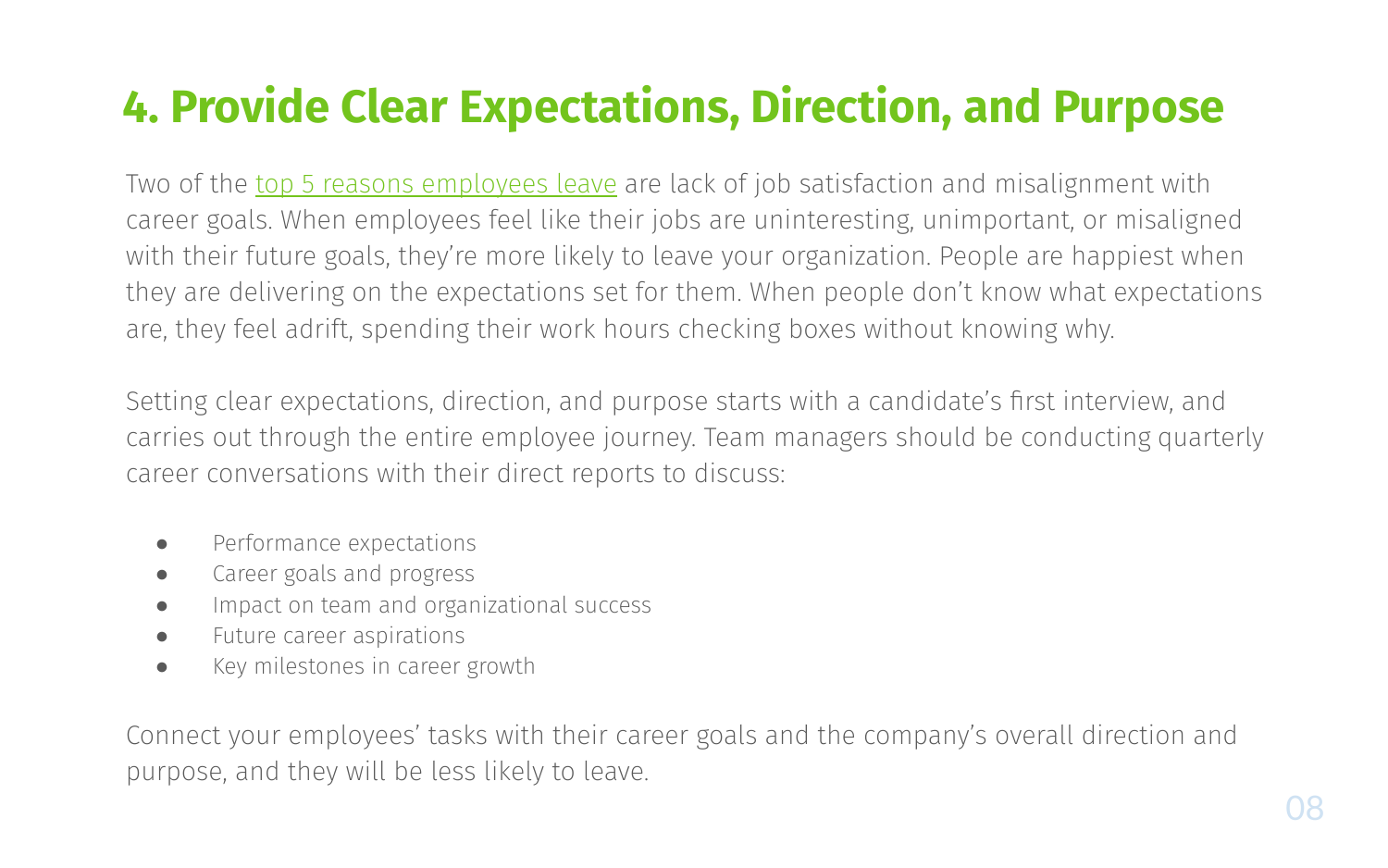#### **5. Support Career Development**

Employees stay in jobs where they know their superiors are looking out for them – and this includes looking out for whatever job comes next. By supporting career development – whether it be paying for skills classes, sponsoring conferences, or encouraging employees to take on new responsibilities – you are communicating that you care about the growth and future well-being of your employees.

[According to research by Quantum Workplace](https://hubs.ly/H0jmz1-0), these are the top 5 learning and development opportunities employees use most:

- 1. Online training sessions/webinars
- 2. Coaching from manager
- 3. Classroom-style learning
- 4. Coaching from peers
- 5. Cross-training



**Employees are more likely to be engaged when they receive frequent career coaching from their manager.**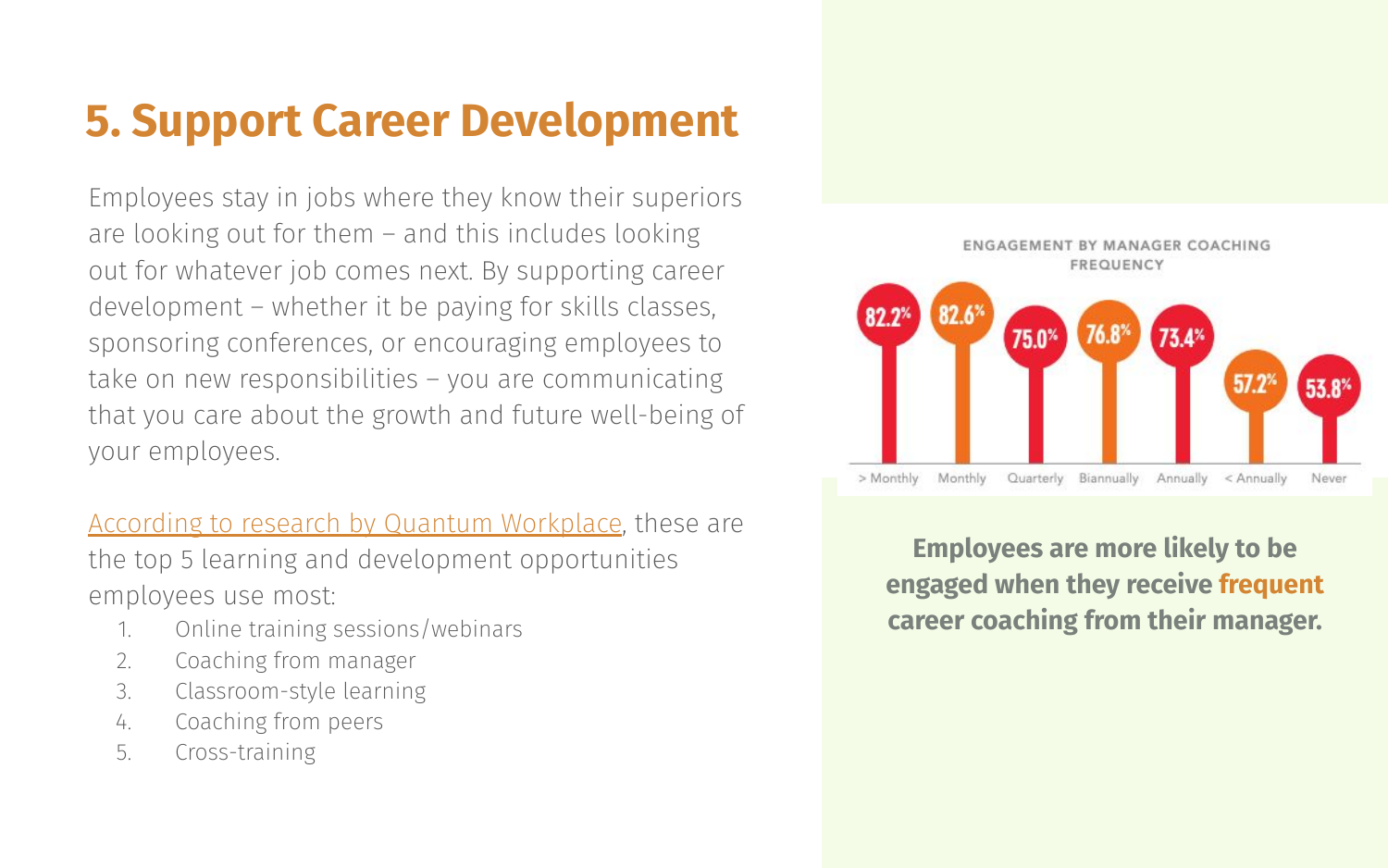#### **6. Create a Culture of Feedback**

Feedback is essential to a healthy work experience; think of how your front hedge would look if you never pruned it. In the same way, it is important to coach your employees early and often (though we recommend a less violent method than pruning shears).

When employees receive feedback, they feel cared for and cared about -- two things that they're not guaranteed to find at another company. Additionally, frequent and early feedback may prevent conflicts that might otherwise end in voluntary (or involuntary) turnover.

However, how a company incorporates feedback into culture could greatly impact employee engagement and retention. [Research](https://hubs.ly/H0jmz1r0) shows that feedback initiatives, such as one-on-one meetings, formal recognition programs, and annual employee surveys, are far more common at highly-engaged companies. And if they're done well, these practices can help to decrease organization-wide turnover.

Here are [10 tips for creating a strong feedback culture](https://hubs.ly/H0jmymg0) within your organization.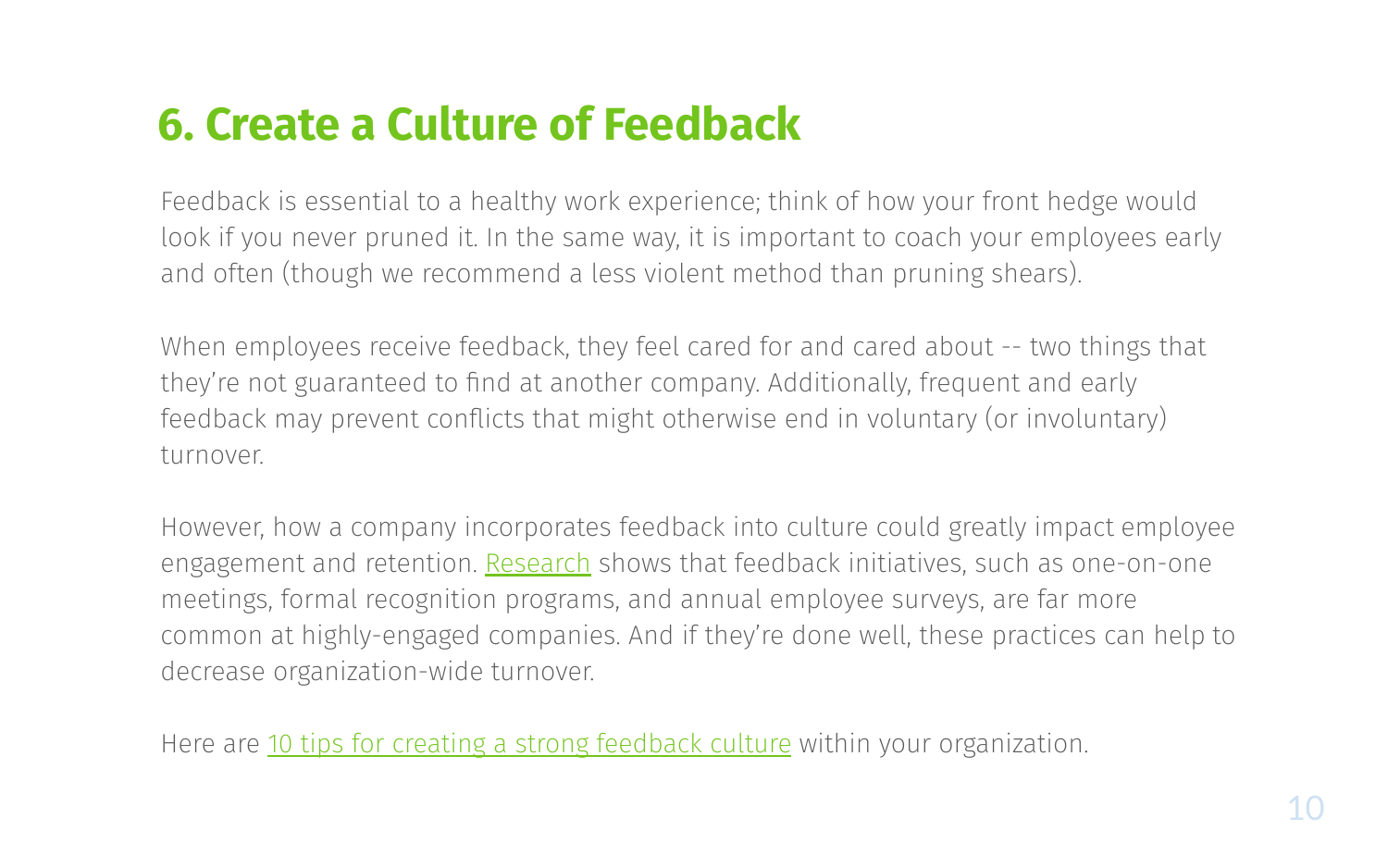

# **7. Maintain Strong Team Relationships**

Poor team dynamics is one of the [top 5 reasons employees leave](https://hubs.ly/H0jmyl00) their organization. Furthermore, when an employee develops a close relationship at work, [their satisfaction increases nearly 50%](https://hubs.ly/H0jmyj50).

So what can you do to decrease turnover while increasing employee satisfaction? Team building! But old and tired team building activities won't do the trick. Make sure your team building is bonding with a purpose. Need some fresh ideas? [We've got 50](https://hubs.ly/H0jmy-j0) [team buildings ideas in this ebook](https://hubs.ly/H0jmy-j0)! Here are 4 main objectives you can accomplish with team building:

- **Goal Alignment**: aligning team members around a common purpose and working cooperatively to set and make progress toward goals
- **Relationship Building**: creating effective and trusting relationships and improving interpersonal skills
- **Problem Solving:** working collaboratively to discover solutions to problems
- **Member Appreciation**: understanding, valuing, and respecting individual strengths and talents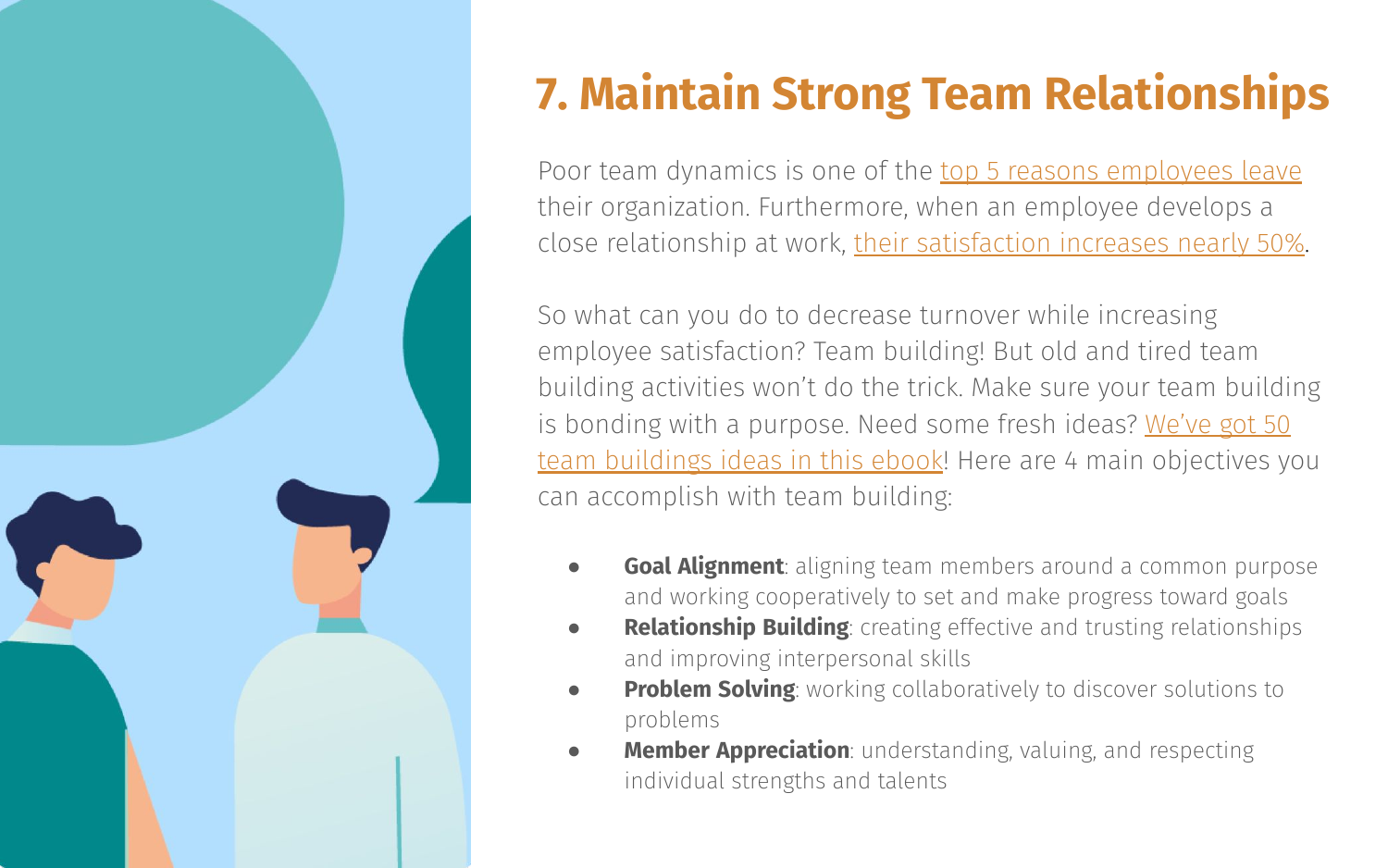#### **8. Collect Turnover Feedback**

Exit interviews and surveys have a bad reputation, but done right, they can provide some of the most insightful information you'll receive -- and help you prevent bad turnover in the future. Here are three common misconceptions to collecting exit data, and why they're wrong.

#### **Exiting employees aren't honest.**

Your exiting employee might under-represent the reason for leaving, but chances are you'll still get a glimpse of the truth. To get a more complete picture, consider a social exit survey, which collects feedback from the exiter's peers, reports, and managers.

#### **It's too little too late. They're already gone.**

Exit interviews or surveys aren't meant to convince an employee to stay, they're meant to collect candid feedback so you can prevent other top performers from leaving. A lot of opinions come to the surface when you're asked or choose to leave an organization, and those are vital to ensuring current employees are taken care of well.

#### **Leaders won't do anything with the information.**

The most common reason nothing is done with exit interview and survey information? Leadership has no way to quantify the information and track trends or patterns. Invest the time to code and analyze the data yourself, or invest in a [survey software and analytics](https://hubs.ly/H0jmyff0) that can do this for you.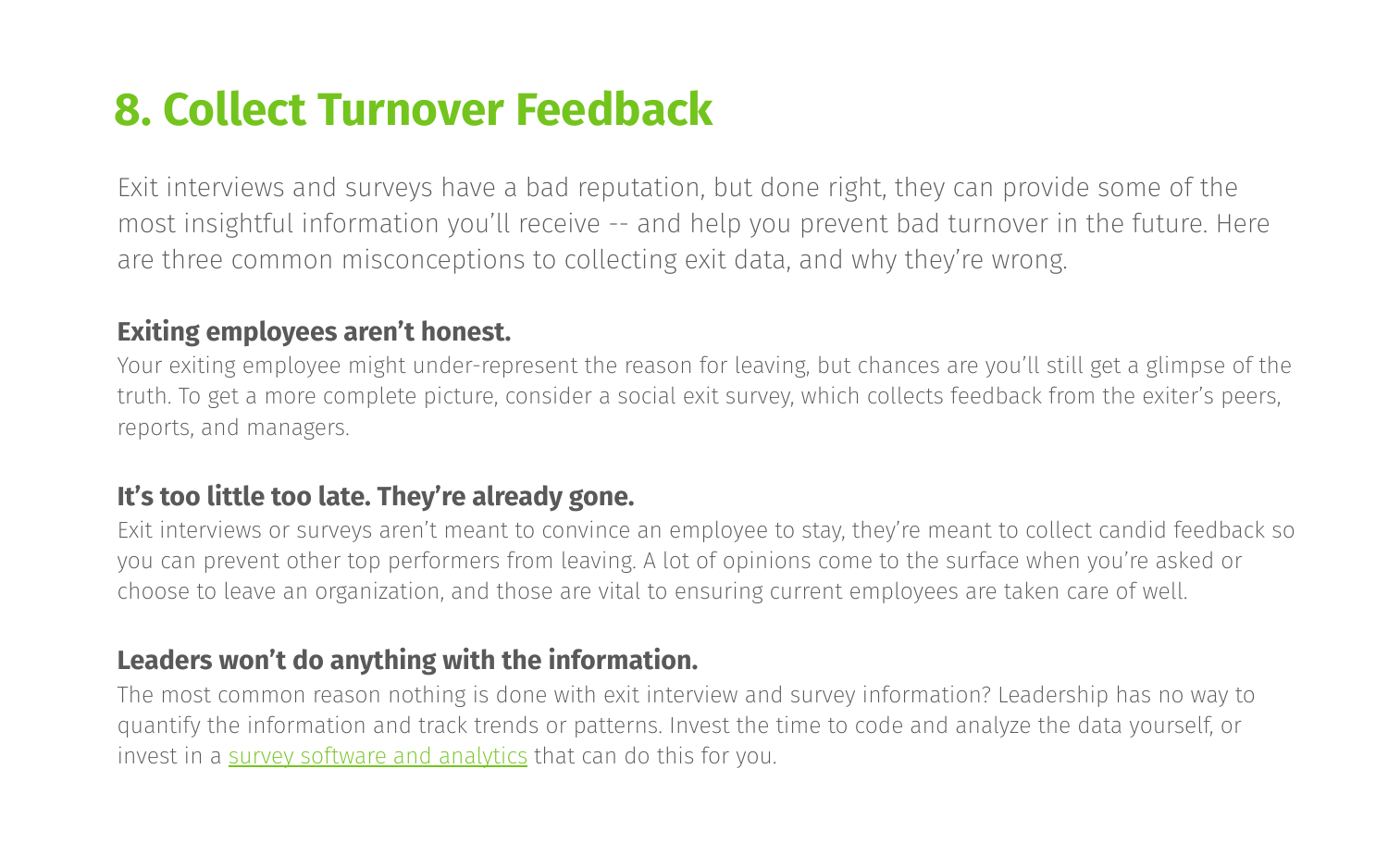#### **Conclusion**

Taken together, optimizing these tips leads to the final level of helping employees feel valued at your organization: ensuring that they take pride in their skills and their knowledge. When you do this, you will find that people will start to share their insights and ideas, and become loyal to your company rather than to their paychecks.

How do you instill a sense of pride in your employees? Lay out your company goals and communicate honestly with them about the challenges your business is facing. When you let employees know that the company needs them for important tasks that only they can perform successfully, they will rise to the occasion.

Often times, what the management team feels will motivate, inspire and retain their employees is very different than what employees feel will be motivating to them. Instead of assuming you know what employees care about, ask them what will motivate, retain or instill pride in them. This will give you insights into employees' non-financial intrinsic motivations, which can be far more effective levers than money.